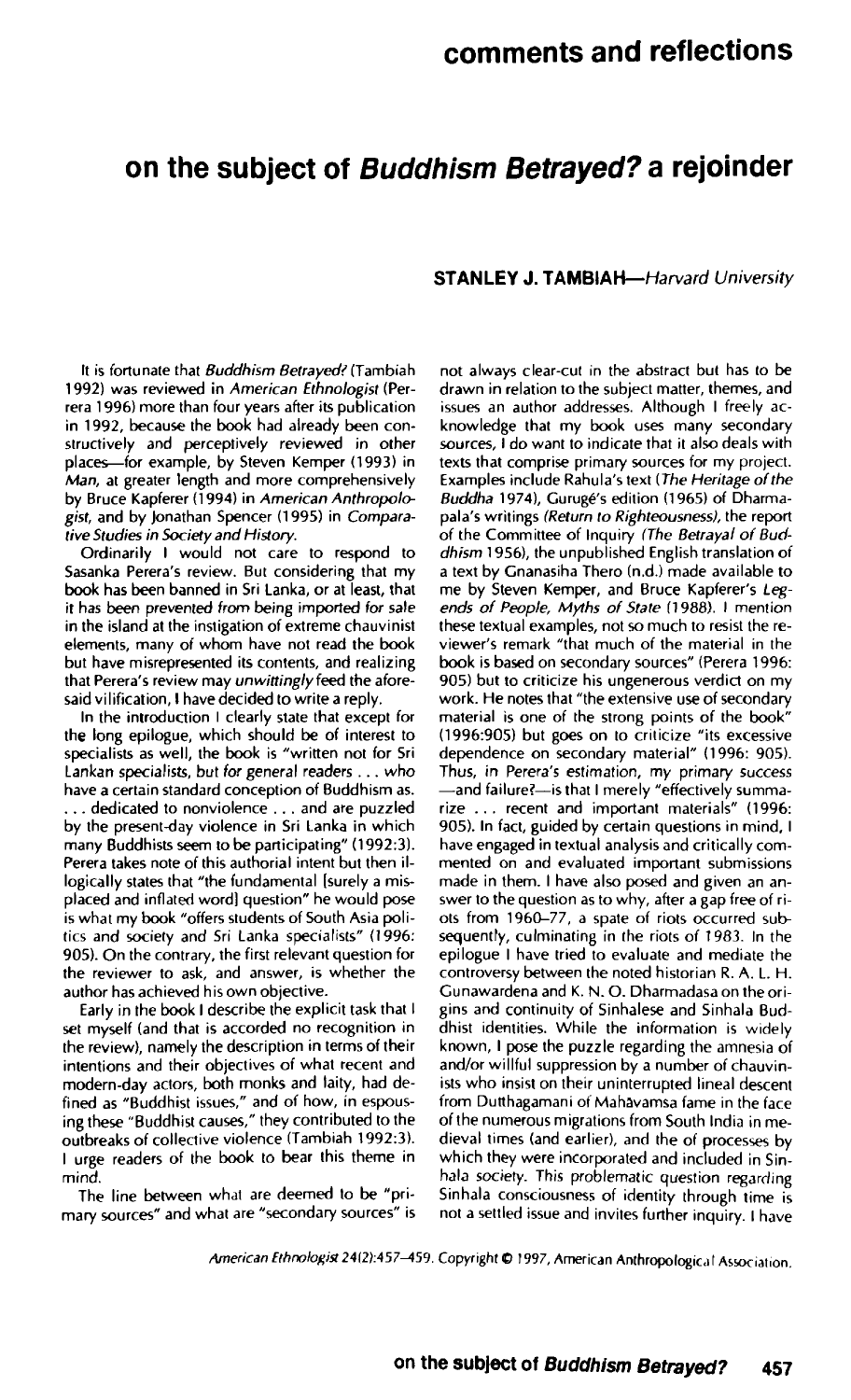also offered the suggestion, which I owe to no previous author, that there are devolutionary and pluralistic precedents and arrangements in precolonial Sri Lankan polities that indicate positive pathways out of the current situation.

Perera is not concerned with these submissions and, ignoring most of the book's substantive contents, disproportionately devotes the major portion of his review to commenting on a single sentence of my text:

In the chapter dealing with monks' participation in violence, Tambiah observes that "with some notable exceptions, the majority of monks explicitly or privately supported and condoned the Sinhalese army's killing of Tamil guerrillas and had not felt the imperative to object to the tribulations imposed on Tamil civilians" (p. 95). [Perera 1996:905]

## Perera continues:

One wonders who these notable exceptions are. I personally know of no well-known monks who spoke against the killings .. . although there were some who braved severe criticism in Sinhala society and visited Jaffna .. . to "seek a solution." But none of these monks belonged to the mainstream of the Buddhist clerical hierarchy. [Perera 1996:905]

On the one hand Perera absolves neither "wellknown monks" nor those monks "who belonged to the mainstream of the Buddhist clerical hierarchy" from my attribution (1996:905). He is welcome to pronounce that blanket incrimination—which, if true, only strengthens my case. On the other hand, deliberately changing my intentionally weaker words "explicitly or privately supported and condoned" (1992:95) to the stronger "advocated or justified violence" (Perrera 1996:905), he remarks that my sentence is "a problematic generalization" (1996:905) if I go beyond the articulate and mostly urban-based monks "to include monks resident in villages and small towns .. . who generally have less or no access to the mass media" (1996:905). He then turns the distorting screw some notches higher by commenting thus "Reading the passage above one would assume that the sangha in Sri Lanka had defected to the military or violent political groups in massive numbers" (1996:905). This is plainly mischievous and unjustified, and plays into the hands of those chauvinist extremist elements in Sri Lanka whom I mention above. I would request readers of Perera's review to consult my six-page chapter 11 ("Monks and Violence Face to Face" [1992:95-101]) to understand the context of the sentence Perera quotes and to decide whether he is reading me fairly.

Insofar as the book as a whole is concerned with monks—I must emphasize it is much concerned with lay actors as well—it highlights in chapter after chapter those monks who have actively participated in politics in the 20th century and whom the eminent Bhikkhu Rahula himself identified as "Political Bhikkhu(s)" engaged in "Bhikkhu Politics" in the English translation of his Sinhala text The Heritage of the Bhikkhu (1974). Throughout my book, these politically engaged lay Buddhists and monks have been identified and are the focus of attention; chapter 11 itself opens with this sentence:

The politically active monks of the 1980s, consisting of many established leaders known for their orthodox adherence to rules pertaining to the monastic life, and even more, the young monks, a great number of whom were at the universities and *pirivenas* or had recently left them, were, by virtue of their political commitments, confronted with the manner of having to come to terms with the violence generated by the Tamil-Sinhala conflict, and later by the civil war unleashed within the Sinhala society itself by the JVP. (Tambiah 1992:95]

I allude to the fact that, in the late 1980s, popular movements composed of politicians, lay enthusiasts, and activist monks were increasingly formed to protest against the so-called murderous Tamil Eelamism, and I then outline the story of these monks' involvement with militant politics until the end of the year 1989 in terms of their connections with the JVP (Tambiah 1992:96-99).

Finally I want to make clear the kind of dilemma I posed in the context of political violence. On the one hand, "to many of us who live in the glow of the classical Buddhist heritage, witnessing the increasing participation of monks, especially young monks .. ., in violence .. . is a disturbing experience" (1992:101). But I immediately make the counterpoint that there are precedents for the participation of monks in rebellious and millennial movements and anti-imperialistic struggles in colonial times in Burma and Sri Lanka (I have written elsewhere about similar movements in Thailand against Thai political regimes [Tambiah 1984]), and I remark that those "Pali text puritans" who proffer only sanitized accounts of Buddhism in Sri Lanka would prefer to ignore, even in modern times, the sangha's involvement in politics, an involvement that "bears testimony to the vital concerns monks have in national political, educational, and social issues," and to their wanting "to be involved in causes and issues that [they see] are relevant to the place of Buddhism—as religion, civilization, and way of life—in the life of its adherents, both lay and clerical" (Tambiah 1992:101).

I conclude chapter 11 with this statement:

It is necessary to realize that many Buddhists among the ranks of the laity as well as the sectarian communities of monks must necessarily experience a profound misgiving, even consternation, when monks become caught up in political violence, and this must tug at their moral sensibility. [1992:101, emphasis added]

To these many people for whom the violence is "distasteful" I gladly add Perera's exceptions. I have nowhere in my book explicitly described the majority of monks resident in villages and small towns as "advocating or justifying violence," and if Perera talked to monks who were troubled by the escalating violence but maintained a "self-imposed silence" and "did not want to talk about such issues in public" (1996:905), I thank him for this information about the silent ones. This does not, however, affect my account of the principal actors and the